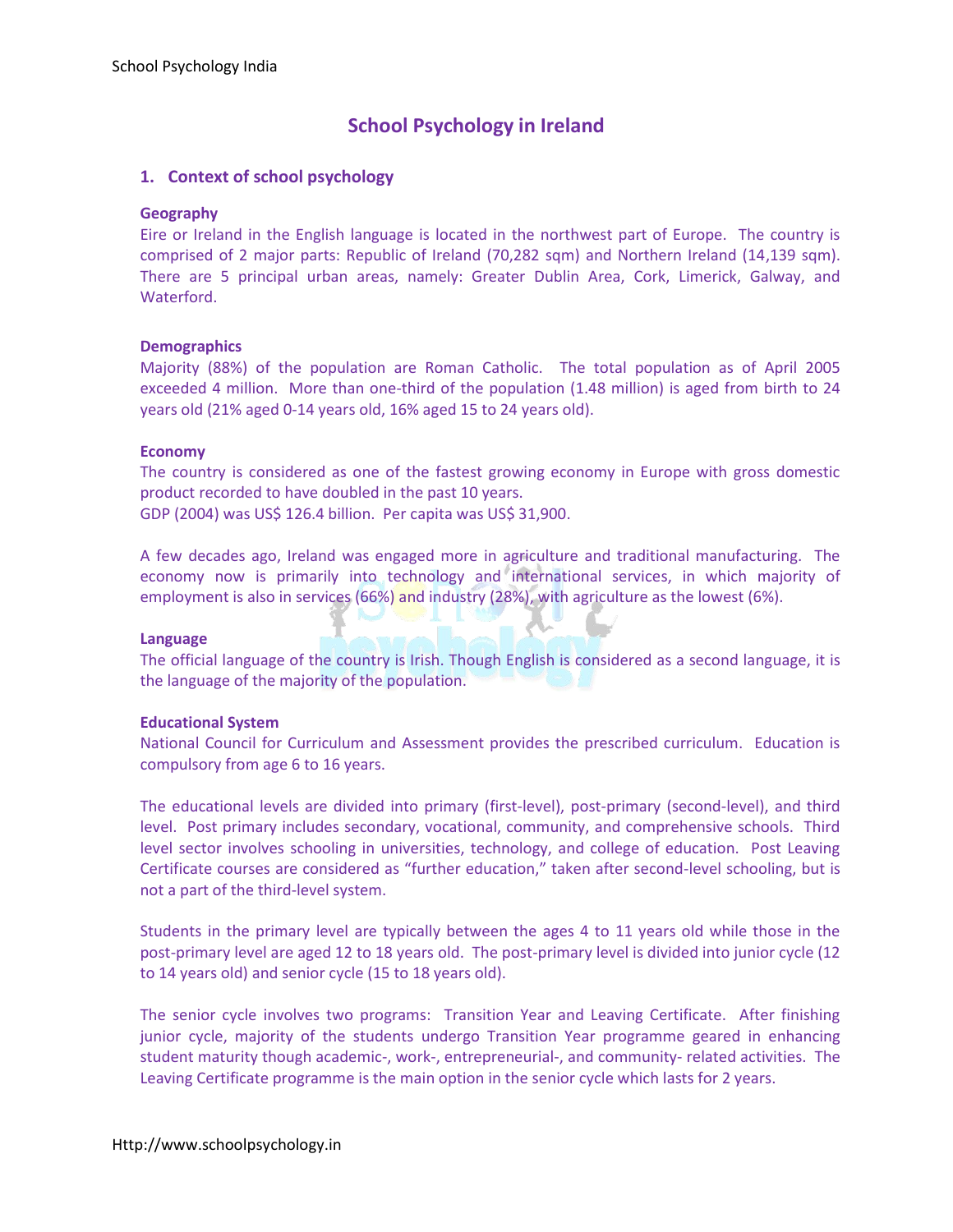There are 2 major state examinations: Junior Certificate examination is given to those who completed the 3 years junior cycle and Established Leaving Certificate examination at the end of the senior cycle.

Problems Encountered:

There are approximately 13,000 students who leave school each year without having taken the Leaving Certificate examination (senior cycle aged 15 to 18 years). Of this estimate, 2,400 leave before Junior Certificate examination (junior cycle aged 12 to 14 years). By age 17, there are only 83% who continue schooling.

## **2. History and current status of school psychology**

## **Historical Timeline and School Psychology**

Local psychological services has grown in the 1960s due to recognition of schools catering to students with special needs. These schools were dominantly established by religious orders and community organizations and have provisions for psychological services. These services were also extended to mainstream students. At that same period, the City of Dublin Vocational Education Committee also established the first school psychological services for mainstream schools (e.g. community colleges, vocational schools, secondary level).

 $\ell \rightarrow \lambda$ `In 1965, the Department (Ministry) of Education- Psychological Service was established to assist schools, specifically in developing standardized tests and in research. The psychologist- to -pupil ratio was approximately 1 to 20,000. Due to the absence of comprehensive psychological services in schools, clinical psychologists employed in the regional health service provided these services, especially to those students with special educational needs.

In mid-1990, psychological services for primary schools were established.

In 1992 Psychological Support Service provided services to second-level schools.

In 1999, the National Educational Psychological Service under the Department of Education was established.

In 2001, the Department of Education commissioned psychological services for those schools with limited access to these services. There were 158 psychologists in private practice who provided services to schools.

In 2005, there were 128 employed psychologists under National Educational Psychological Service who provide psychological services to schools in different regions.

# 3. I**nfrastructure of school psychology**

**National & Regional Professional Organizations**  National Educational Psychological Service Psychological Society of Ireland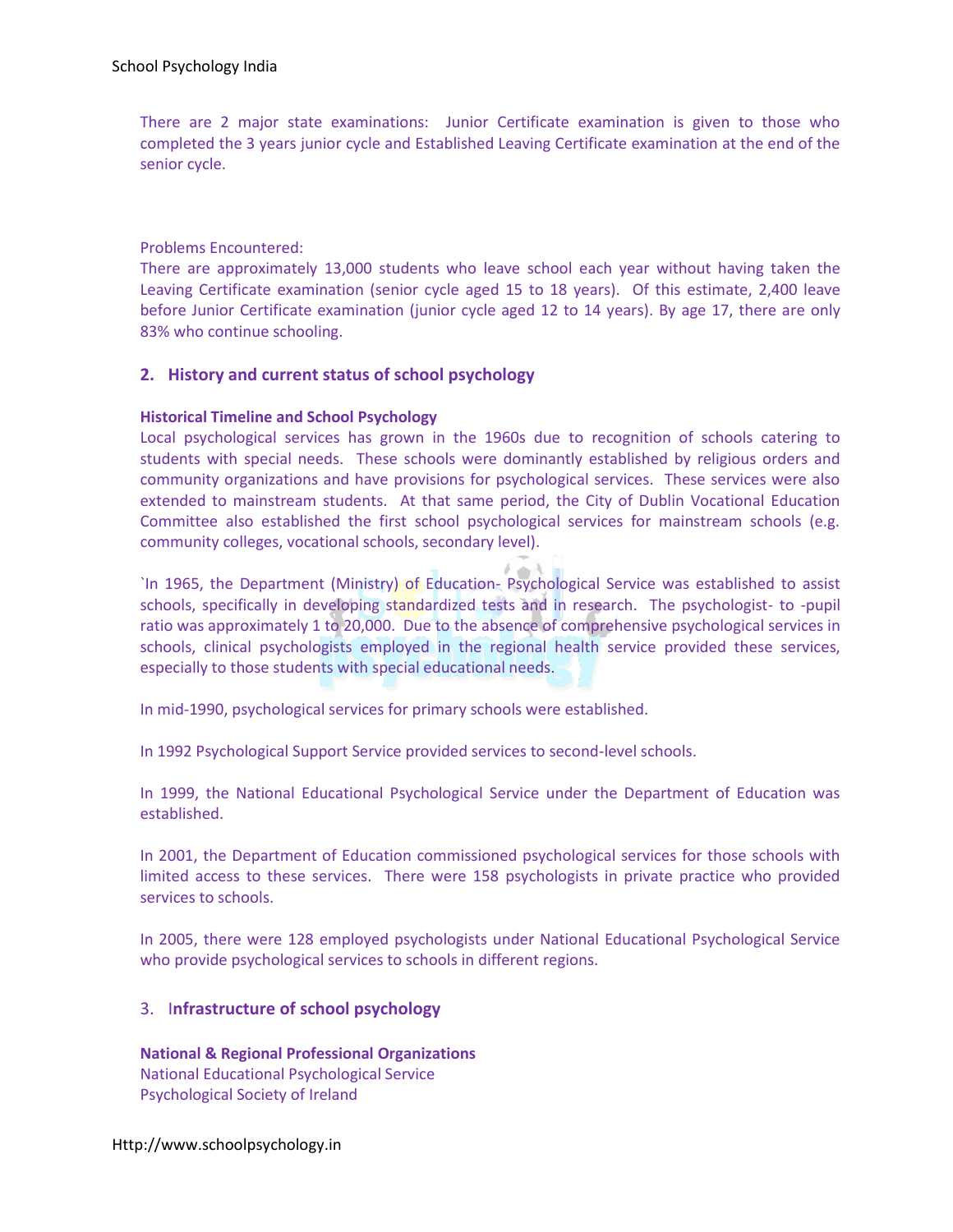City of Dublin Vocational Education Committee City of Dublin Vocational Education Psychological Service

**Laws or other regulations regarding licensure of psychologists and school psychologists** At this point there is no statutory protection for "psychologist."

#### **Professional journals and newsletters relied on by school psychologists**

Ireland Based: Irish Journal of Psychology, Irish Psychologist

United Kingdom: Support for Learning, Educational Psychology in Practice, The British Journal of Educational Psychology, The Journal of Child Psychiatry and Psychology

## **4. Preparation of school psychologists**

There are 2 postgraduate training programmes in educational psychology Diploma in Professional (Educational) Psychology offered by Psychological Society of Ireland Master of Arts in Educational Psychology offered by University College Dublin and accredited by the Psychological Society of Ireland

## **Diploma in Professional (Educational) Psychology offered by Psychological Society of Ireland Core curriculum**

a) Scope of Training (Knowledge & Skill Areas) Knowledge Areas: cognitive development and learning, physical, emotional, and social development, education systems, professional and interprofessional issues, and education for special needs

Skill Areas: teaching and school experience, assessment and reporting, skills and strategies for intervention, consultation and training, and research and evaluation

- b) Years of Study 3 to 4 years
- c) Training Programs and Requirements
	- 120 days placement in psychological services Dissertation Pass 4 examinations Reports on casework and interventions (varied clients) School placement required for those without teaching qualifications Approximately 14 trainees per year
- d) Where Graduates are Typically Employed Government, schools, private practice

## **Master of Arts in Educational Psychology offered by University College Dublin and accredited by the Psychological Society of Ireland**

a) Scope of Training (Knowledge & Skill Areas)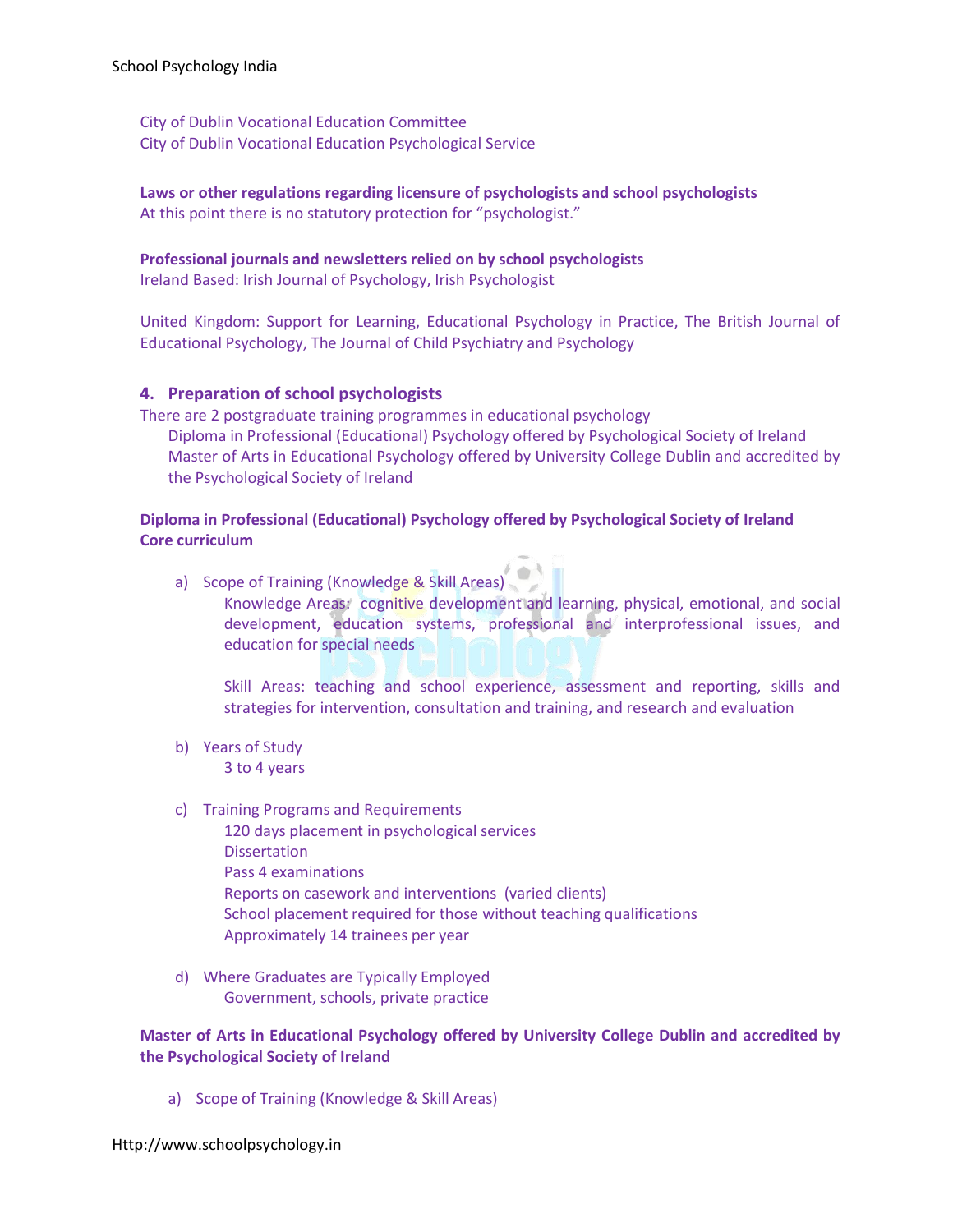Domains of Knowledge:

Foundation subjects: educational psychology, developmental psychology, social psychology, social policy, special education needs provision and legislation, occupational psychology, and counseling psychology

Knowledge of educational needs/disabilities and aetiology assessment and intervention

Nature of psychological interventions such as individualized planning, and systematic and consultative interventions

Requisite skills for psychological interventions such as psychometric assessment, report writing, counseling and communication skills, and professional and ethical issues

Research methodologies and statistical analysis

- b) Years of Study 2 years Year 2 entry (for qualified teachers)
- c) Training Programs and Requirements 80 days of professional placement **Dissertation** Approximately 12 trainees per year
- d) Where Graduates are Typically Employed Government, schools, private practice

# **5. Roles, functions, and responsibilities of school psychologists**

The title for school psychologist is educational psychologist or psychologist. Services to schools involve consultation and advice, training, and working with individual students.

National Educational Service model of service prescribes consultation as central in individual student consultation and casework, support and development (systems-level consultation), and in preventive and intervention activities. A ratio of one psychologist to 20 schools (both primary and post-primary). Variation depends on the school size and profile.

Advisory and support functions are also performed to the minister of education and school administrations (e.g. special education issues, critical incidence affecting schools, diagnostic assessment: learning disabilities).

Instruments Used IQ: Wechsler Intelligence Scale for Children, Wechsler Individual Achievement Test-UK, British Ability Scales Socio-emotional-behavioral: Conners rating Scales and Child Behavior checklist

# **6. Current practice impacting school psychologists**

Http://www.schoolpsychology.in